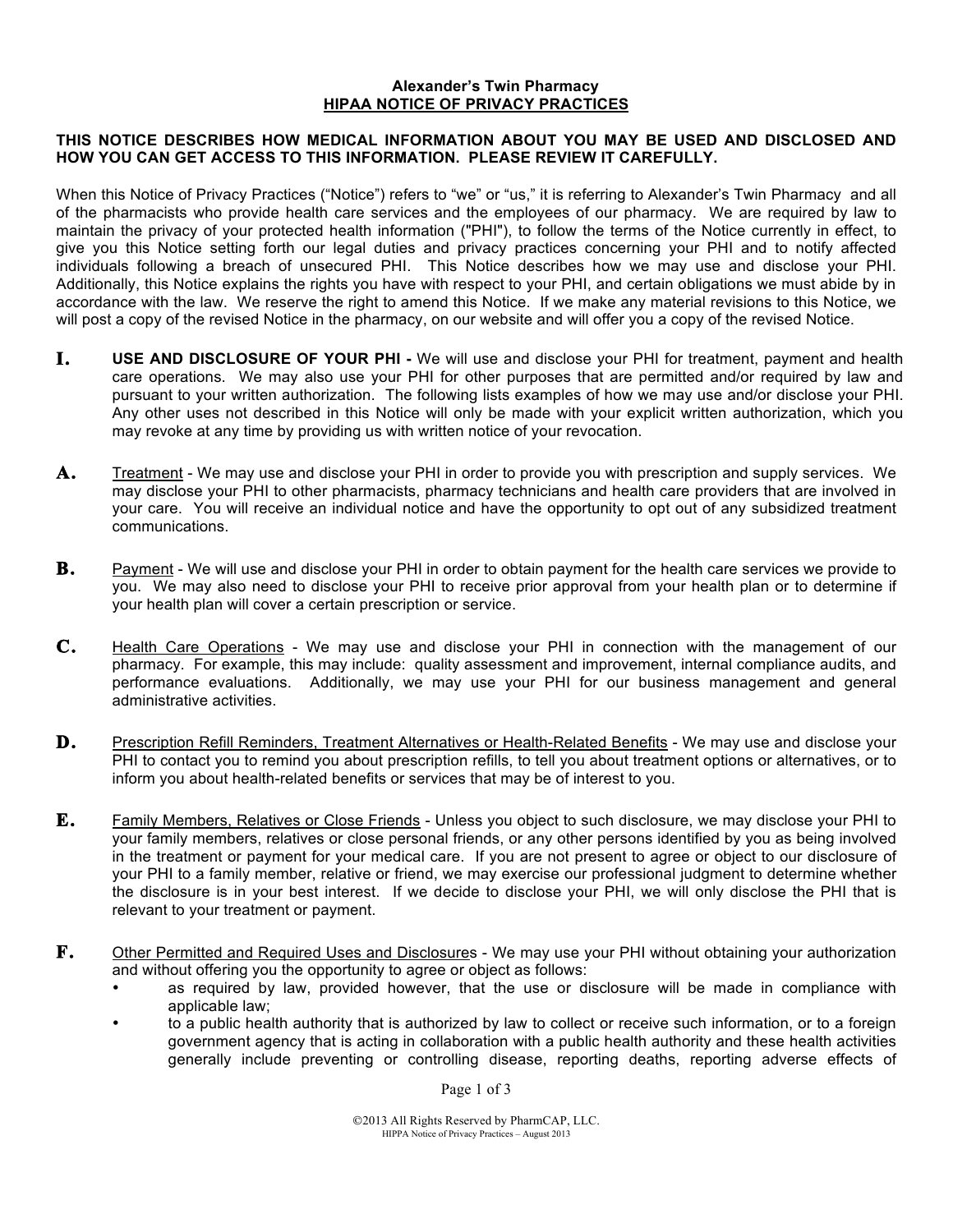medications or problems with products, notification of communicable disease, and reporting abuse or neglect under certain circumstances;

- to a health oversight agency for oversight activities authorized by law, including audits and inspections, and civil, administrative or criminal investigations, proceedings or actions;
- for judicial or administrative proceedings purposes in response to a subpoena, court order, discovery request, etc. but only if efforts have been made to inform you about the request or to obtain an order protecting the information requested;
- to law enforcement to report certain injuries, comply with court orders or warrants or similar process, to identify a suspect, fugitive, missing person or victim or to report a crime;
- to a coroner or medical examiner to perform duties authorized by law such as identification of a deceased person or determining the cause of death;
- to funeral directors, consistent with applicable law, as necessary to carry out their duties;
- to organ procurement organizations or similar entities for the purpose of facilitating organ, eye or tissue donation and transplantation;
- for research purposes provided that certain approvals take place and assurances are given;
- to avert a serious threat to health or safety, so long as the disclosure is only to a person who is reasonably able to prevent or lessen such threat;
- for military and veterans activities (including foreign military personnel) to assure the proper execution of a military mission and to determine eligibility for benefits;
- for national security and intelligence activities for the purpose of conducting lawful intelligence, counterintelligence and other national security activities;
- for protection of the President and other authorized persons or foreign heads of state or to conduct authorized investigations;
- to a correctional institution or law enforcement custodian if you are an inmate or under custody; and
- to the extent necessary to comply with laws relating to workers' compensation and work-related injuries.
- **II. YOUR RIGHTS AS OUR PATIENT –** As our patient, you have a number of rights associated with your PHI. The following describes your specific rights.
- **A.** You have the right to request restrictions or limitations on how we use and/or disclose your PHI, however, we do not have to agree to your requested restriction or limitation (except for transactions you paid for in full out-ofpocket). Your written request must specify: (1) if you would like to restrict or limit our use and/or disclosure; (2) what information you want restricted or limited; and (3) to whom the restriction or limitation applies (e.g., spouse). If we agree to your request, it will not prevent us from disclosing your PHI as follows: (1) to you if you request access or an accounting of disclosures; (2) for purposes required or permitted by law; or (3) in case of an emergency.
- **B.** You have the right to receive confidential communications concerning your PHI by alternative means or via alternative locations. For example, you may want to receive communications related to your prescriptions at a different address other than your home address. If you wish to receive confidential communications via alternative means or locations, please submit your request in writing to the Privacy Officer and set forth the alternative means by which you wish to receive communications or the alternative location at which you wish to receive such communications. We will accommodate all reasonable requests.
- **C.** You have the right to access, inspect and obtain a copy of your PHI, including any electronic PHI; provided, however, you are not entitled to access certain PHI exempted under HIPAA. To the extent we maintain electronic PHI, upon request we will provide you with a copy of your PHI in the format requested. If we do not have your PHI in our possession, we will provide you with the appropriate contact information when your request is received. If you request a copy of your PHI, you will receive a response to your request in a timely fashion but may be charged a reasonable, cost-based fee to cover copy costs and postage. In some limited circumstances, we may deny your request for access to PHI in which case you may request for the denial to be reviewed. If access is ultimately denied, you are entitled to a written explanation with the reason(s) for the denial.
- Page 2 of 3 **D.** You have the right to receive an accounting of disclosures of your PHI made by us, including disclosures to or by our business associate(s), for a period of six (6) years prior to the date on which you request an accounting of